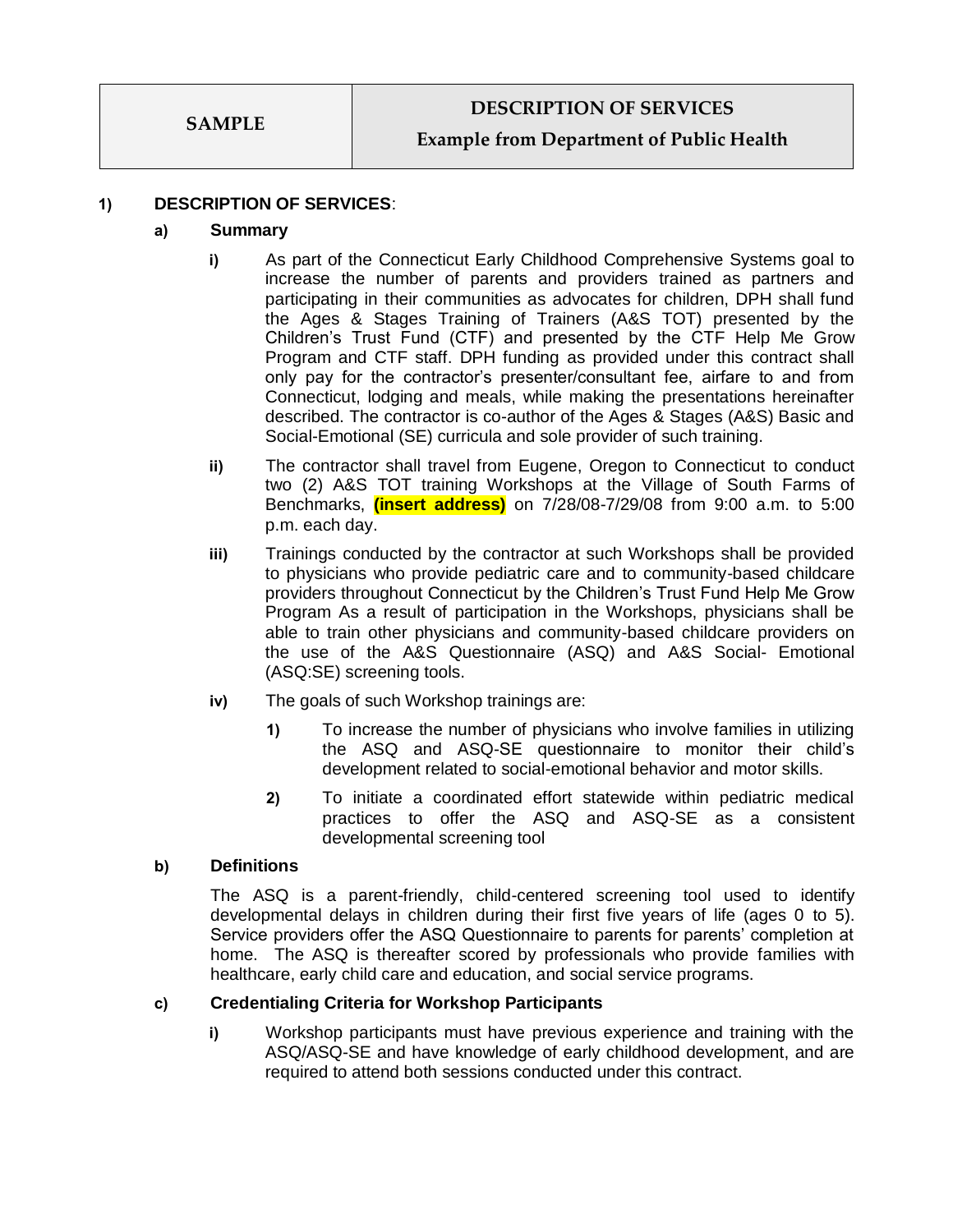- **ii)** Applicants for the Workshop include previous experience and training in their registration information and CTF shall verify such information prior to approving applicant to participate in the Workshop(s).
- **d)** The Contractor shall conduct such Workshops, as follows:
	- **i)** The contractor shall create an outline and agenda for each Workshop session and submit both to DPH for DPH review by **July 1, 2008**.
	- **ii)** The contractor shall deliver the Workshop(s) utilizing existing ASQ and ASQ:SE curricula and resources, with CTF staff providing administrative support such as registration and logistical assistance throughout both Workshop days.
	- **iii)** Such Workshop training days shall be a combination of lecture (the first day provides a "model" training for both the ASQ and the ASQ:SE), case studies and scoring exercises, training practice (e.g., review PowerPoint slides, practice sharing information back with other participants), as well as review of materials for any edits necessary to individualize the presentations for use in Connecticut. Participants shall keep all of the materials they are given at the Workshop(s) which such participants shall use to provide trainings for their organizations on ASQ and ASQ:SE.

## **2) Reporting Requirements**:

The contractor shall submit one program narrative report and one financial expenditure report to the Department in accordance with the following schedule and criteria:

| <b>REPORTING PERIOD</b>             | <b>REPORT DUE BY</b> |
|-------------------------------------|----------------------|
| July 28, 2008 through July 29, 2008 | August 15, 2008      |

## **a) Program Narrative Report**:

The contractor shall submit one program narrative report to the Department that shall include but not be limited to the following information:

- **i)** Summary of the A&S Workshop activities related to ASQ and ASQ:SE such as lectures, case studies and scoring exercises, training practice (e.g., review PowerPoint slides, practice sharing information back with other participants), as well as review of materials for any edits necessary to individualize the presentations for use in Connecticut ,including but not limited to the following activities :
	- **1)** Dates and location of A&S training Workshops
	- **2)** Training program outline and agenda(s)
	- **3)** Names of training program facilitators
	- **4)** Number of participants and each such participant's credentials

## **b) Expenditure Report**:

The contractor shall submit one financial expenditure report for all expenses incurred as a result of conducting contracted activities, in a format provided by the Department.